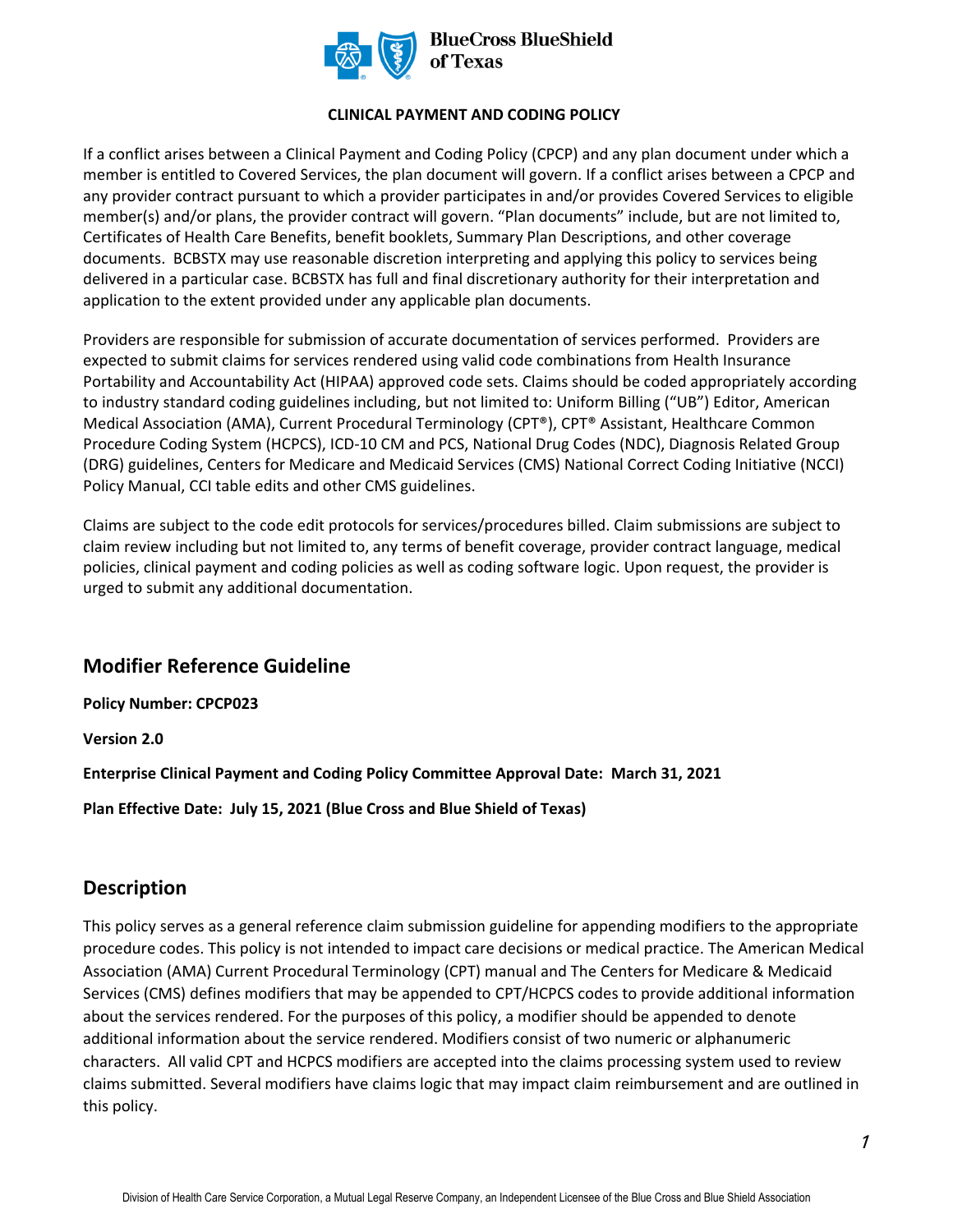

## **Reimbursement Information:**

Modifiers may be appended to CPT/ HCPCS code(s) if the service or procedure is clinically supported for use of modifiers. A claim should be submitted with the correct modifier-to-procedure code combination. Modifiers should not be appended to a CPT/HCPCS code(s) to circumvent a National Correct Coding Initiative (NCCI) Procedure to Procedure (PTP) edit if the service or procedure is not clinically supported for the use of a modifier. Claim submissions may be denied if a claim contains an inappropriate modifier-to-procedure code combination. In this case, a corrected claim submission with the correct modifier-to-procedure code combination will be necessary to be considered for reimbursement. Medical records or other documentation should accompany the claim to ensure appropriateness of claim reimbursement. The plan reserves the right to request supporting documentation. Claims may be reviewed on a case by case basis.

If billing with more than one modifier, list the modifier that will impact reimbursement first.

The modifiers listed below may appear in some of the material on the applicable state plan's provider website. The following is not an all-inclusive list and modifiers may be added or removed with appropriate notice. The inclusion of a modifier below does not guarantee reimbursement.

| <b>MODIFIER</b> | <b>DESCRIPTION</b>                                                                                                                                                                  | <b>WHEN TO APPEND A MODIFIER</b>                                                                                                                                                                                                                                                                                                                                                                                                                                                                                                             |
|-----------------|-------------------------------------------------------------------------------------------------------------------------------------------------------------------------------------|----------------------------------------------------------------------------------------------------------------------------------------------------------------------------------------------------------------------------------------------------------------------------------------------------------------------------------------------------------------------------------------------------------------------------------------------------------------------------------------------------------------------------------------------|
| 22              | <b>Increased Procedural Services</b>                                                                                                                                                | Append modifier to indicate a service or procedure provided is<br>significantly greater than that usually required.<br>Documentation should support substantial additional<br>$\bullet$<br>work and the reason for the additional work which may<br>include:<br>Time<br>$\circ$<br>Severity of patient's condition<br>$\Omega$<br>Increased intensity<br>$\circ$<br>Technical difficulty of procedure<br>$\circ$<br>Modifier 22 is ineligible for reimbursement for an E/M<br>service.<br>Should be submitted with supporting documentation. |
| 24              | Unrelated Evaluation and<br>Management (E/M) service by the<br>same physician or other qualified<br>health care professional during a<br>postoperative period                       | Append modifier if an unrelated E/M service by the same physician<br>or other qualified health care professional during a post-operative<br>period occurs.<br>Modifier 24 is applied to two code sets, E/M services and<br>general ophthalmological services for eye examinations.                                                                                                                                                                                                                                                           |
| 25              | Significant, separately identifiable<br>E/M service by the same<br>physician or other qualified<br>health care professional on the<br>same day of the procedure or<br>other service | Append modifier to a significant, separately identifiable E/M<br>service by the same physician or other health care professional on<br>the same day of a procedure or other service.<br>A significant, separately identifiable E/M service is defined<br>or substantiated by documentation that satisfies the<br>relevant criteria for the respective E/M service to be<br>reported.                                                                                                                                                         |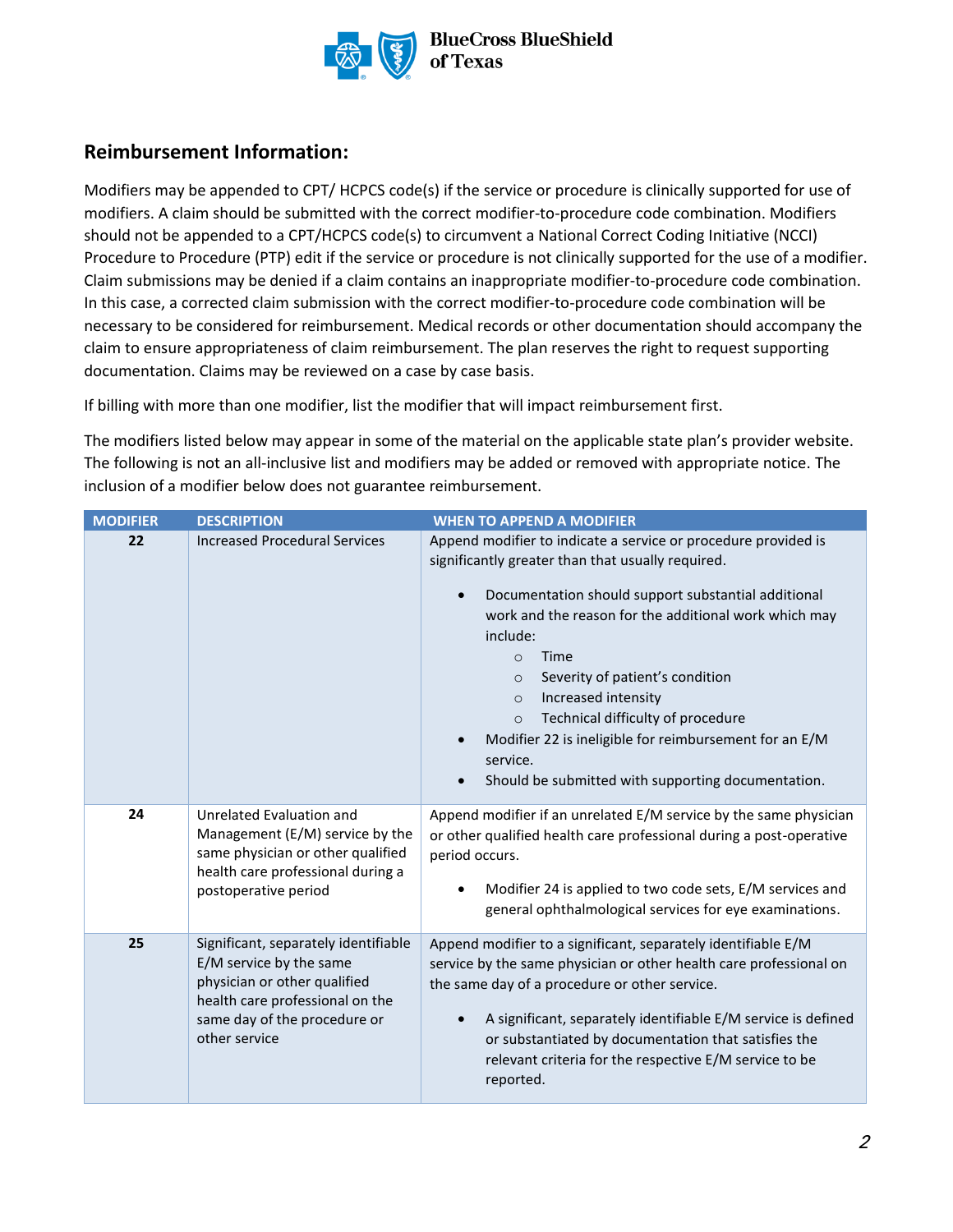

| <b>MODIFIER</b> | <b>DESCRIPTION</b>         | <b>WHEN TO APPEND A MODIFIER</b>                                                                                                                                                                                                                                                                                                                                                                                                                                                                                                                                                                                                                                                                                                                                                                                                                                                                                                                                                                                                                          |
|-----------------|----------------------------|-----------------------------------------------------------------------------------------------------------------------------------------------------------------------------------------------------------------------------------------------------------------------------------------------------------------------------------------------------------------------------------------------------------------------------------------------------------------------------------------------------------------------------------------------------------------------------------------------------------------------------------------------------------------------------------------------------------------------------------------------------------------------------------------------------------------------------------------------------------------------------------------------------------------------------------------------------------------------------------------------------------------------------------------------------------|
| 26              | Professional component     | Append modifier only when the professional component is billed<br>when certain services combine both the professional and technical<br>services in one procedure code.<br>Requires a separate interpretation and report.<br>Modifier 26 denotes the professional component for the<br>following types of service, such as:<br>Lab<br>Radiology<br>٠<br>Radiation Therapy                                                                                                                                                                                                                                                                                                                                                                                                                                                                                                                                                                                                                                                                                  |
| <b>TC</b>       | <b>Technical Component</b> | Append modifier only when the technical component is billed when<br>certain services combine both the professional and technical<br>services in one procedure code.<br>Modifier TC denotes the technical component for the<br>following types of service, such as:<br>Lab<br>$\bullet$<br>Radiology<br><b>Radiation Therapy</b>                                                                                                                                                                                                                                                                                                                                                                                                                                                                                                                                                                                                                                                                                                                           |
| 33              | Preventive services        | Append to codes represented for evidence-based services in<br>accordance with a US Preventive Services Task Force A and B rating<br>in effect and other preventive services identified in preventive<br>services mandates (legislative or regulatory).<br>Modifier 33 should be used for CPT codes representing<br>preventive care services.<br>For additional information on Preventive Services, refer to<br><b>CPCP006 Preventive Health Services.</b>                                                                                                                                                                                                                                                                                                                                                                                                                                                                                                                                                                                                 |
| 50              | <b>Bilateral procedure</b> | Modifier 50 is used to report bilateral procedures that are<br>performed during the same service. The use of modifier 50 is<br>applicable only to services and/or procedures performed on<br>identical anatomic sites, aspects, or organs.<br>This modifier can be used for diagnostic, radiology, and<br>surgical procedures.<br>Modifier 50 should not be used when the code descriptor<br>indicates unilateral or bilateral and should not be used<br>when RT and LT would be applicable to the services.<br>When using Modifier 50 to indicate a procedure was<br>$\bullet$<br>performed bilaterally, the modifiers LT (Left) and RT<br>(Right) should not be billed on the same service<br>line. Modifiers LT or RT should be used to identify which<br>one of the paired organs were operated on. Billing<br>procedures as two lines of service using the left (LT) and<br>right (RT) modifiers is not the same as identifying the<br>procedure with Modifier 50.<br>Modifier 50 should only be reported with one line with<br>one unit of service. |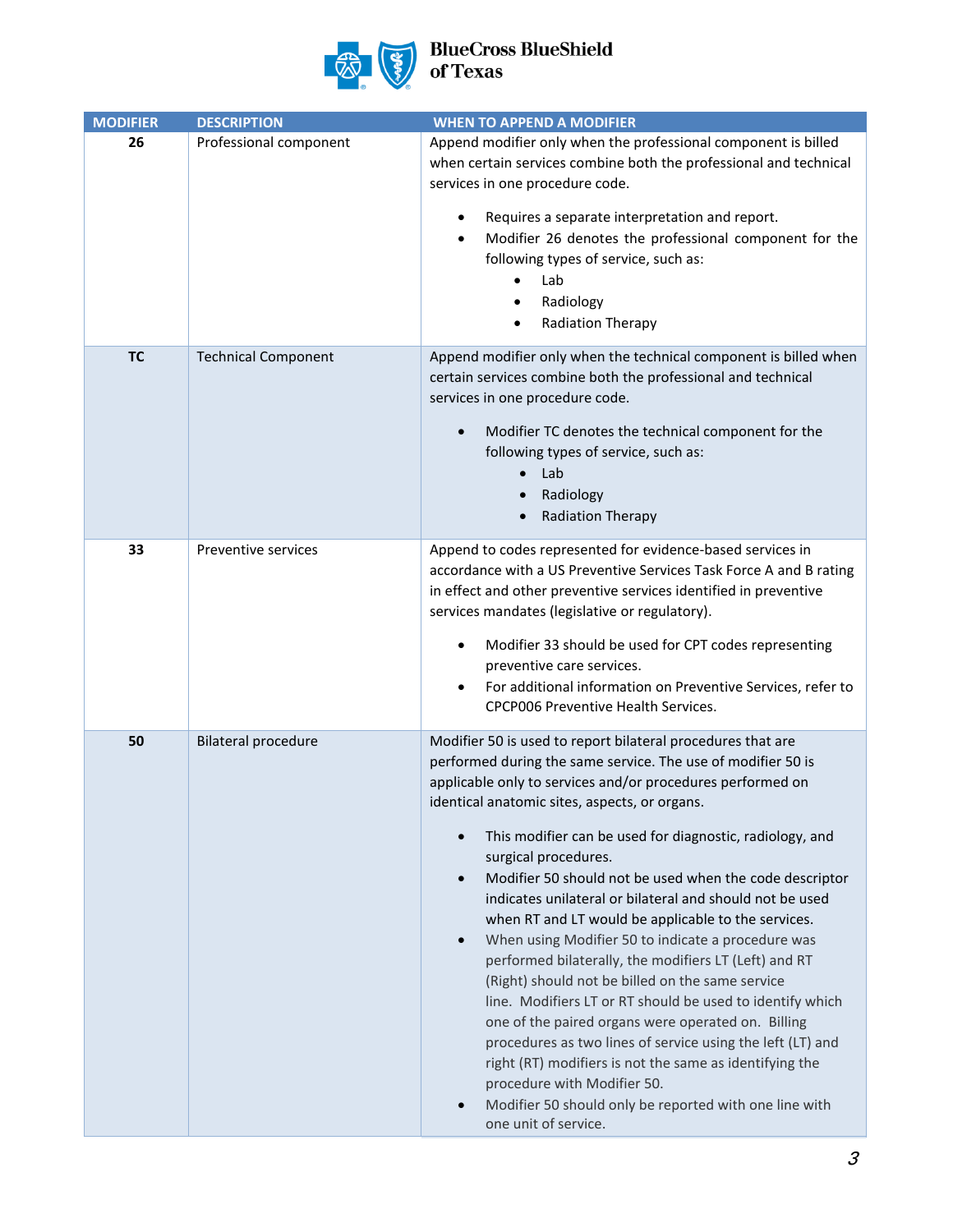

## BlueCross BlueShield<br>of Texas

| <b>MODIFIER</b> | <b>DESCRIPTION</b>            | <b>WHEN TO APPEND A MODIFIER</b>                                                                                                                                                                                                                                                                                                                                                                                                                                          |
|-----------------|-------------------------------|---------------------------------------------------------------------------------------------------------------------------------------------------------------------------------------------------------------------------------------------------------------------------------------------------------------------------------------------------------------------------------------------------------------------------------------------------------------------------|
| 51              | Multiple procedures           | Append modifier to an additional procedure or service when there<br>are multiple procedures or services (not including E/M services) on<br>the same day, during the same surgical session by the same<br>individual.<br>Should not be appended to add-on codes.<br>Should not be reported on all lines of service.                                                                                                                                                        |
| 52              | <b>Reduced services</b>       | Under certain circumstances a service or procedure is partially<br>reduced or eliminated at the discretion of the physician or other<br>qualified health care professional.<br>See modifier 73 or 74 for facility.<br>Append modifier for unusual reduced circumstances.<br>Should not be appended to report time-based codes.<br>Should not be used on E/M services.<br>$\bullet$                                                                                        |
| 53              | Discontinued procedure        | Under certain circumstances, the physician or other qualified<br>healthcare professional may elect to terminate a surgical or<br>diagnostic procedure due to circumstances that may threaten the<br>well-being of the patient.<br>Append modifier for unusual discontinued circumstances.<br>Should not be used on E/M services.<br>Should not be used to report a cancellation of a procedure.<br>٠                                                                      |
| 54              | Surgical care only            | Append modifier when a physician or other qualified healthcare<br>professional performs a surgical procedure and another physician<br>or other qualified healthcare professional performs the<br>preoperative or postoperative management services.<br>Append modifier for the surgical care only.                                                                                                                                                                        |
| 55              | Postoperative management only | Append modifier when a physician or other qualified healthcare<br>professional performs a surgical procedure and another physician or<br>other qualified healthcare professional performs the postoperative<br>management services.<br>Append modifier for postoperative management services<br>only.<br>Post-operative care should be reported with the same<br>date of service as the surgical care. The date of service is<br>the date the surgical care was rendered. |
| 56              | Preoperative management only  | Append modifier when a physician or other qualified healthcare<br>professional performs a surgical procedure and another physician<br>or other qualified healthcare professional performs the<br>preoperative management services.                                                                                                                                                                                                                                        |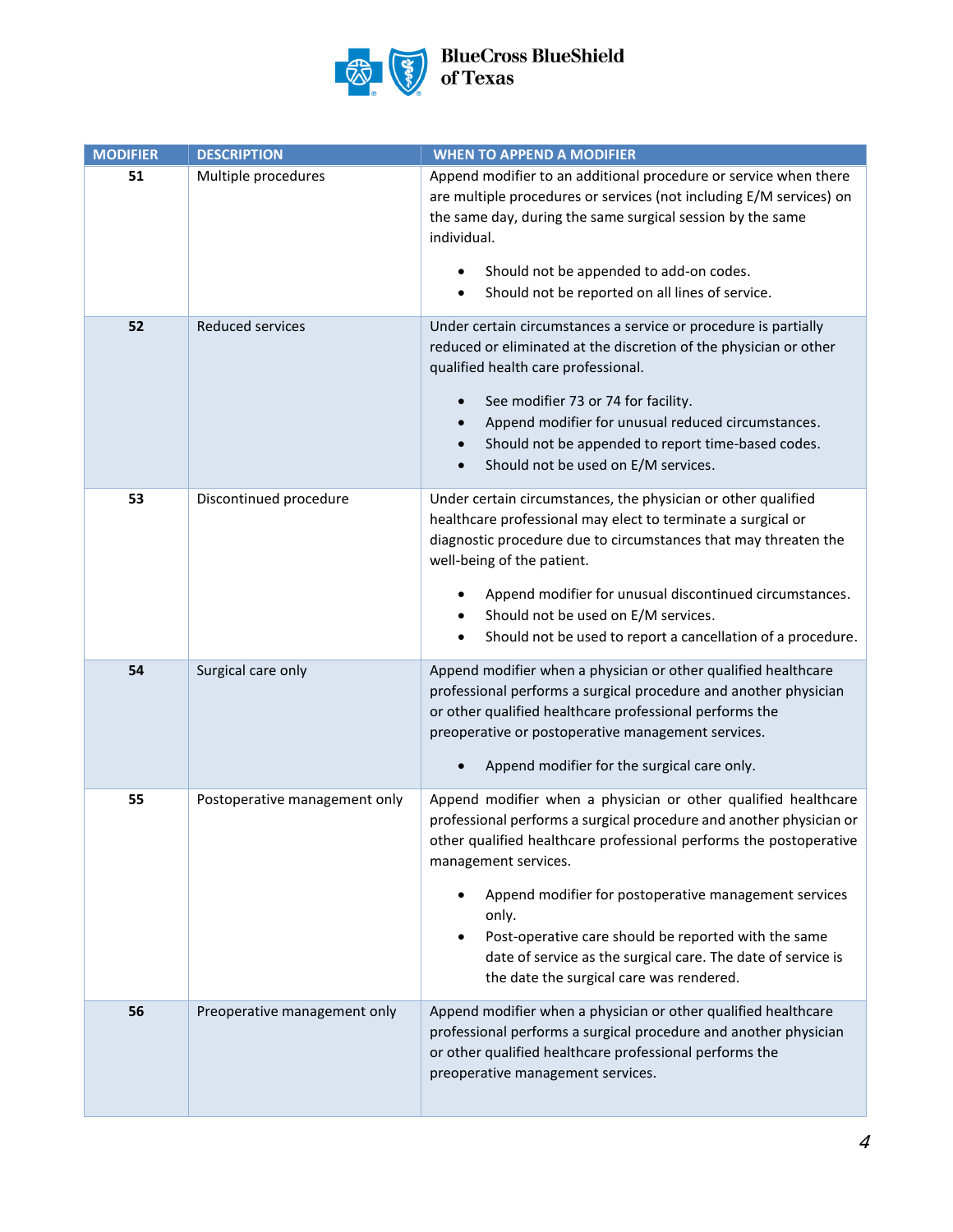

## BlueCross BlueShield<br>of Texas

| <b>MODIFIER</b> | <b>DESCRIPTION</b>                                                                                                                                   | <b>WHEN TO APPEND A MODIFIER</b>                                                                                                                                                                                                                                                                                                                                                                                                                                                                                                                                                                                                                                                                                                                                                                                                                                                                                     |
|-----------------|------------------------------------------------------------------------------------------------------------------------------------------------------|----------------------------------------------------------------------------------------------------------------------------------------------------------------------------------------------------------------------------------------------------------------------------------------------------------------------------------------------------------------------------------------------------------------------------------------------------------------------------------------------------------------------------------------------------------------------------------------------------------------------------------------------------------------------------------------------------------------------------------------------------------------------------------------------------------------------------------------------------------------------------------------------------------------------|
|                 |                                                                                                                                                      | Append modifier for preoperative management services<br>only.<br>Should be reported with the date of service.                                                                                                                                                                                                                                                                                                                                                                                                                                                                                                                                                                                                                                                                                                                                                                                                        |
| 57              | Decision for surgery                                                                                                                                 | Append modifier to indicate an E/M service resulted in initial<br>decision to perform surgery the day before a major surgical<br>procedure or the day of the major surgical procedure.<br>Append only to an E/M code as described above.<br>A major surgery has a 90-day post-operative surgery<br>$\bullet$<br>period (90 day global) and a preoperative surgery period<br>that includes the day before surgery or the day of surgery.                                                                                                                                                                                                                                                                                                                                                                                                                                                                              |
| 58              | Staged or related procedure or<br>service by the same physician or<br>other qualified health care<br>professional during the<br>postoperative period | Append modifier to indicate that the performance of a procedure<br>or service during the postoperative period was: (a) planned or<br>anticipated (staged); (b) more extensive than the original<br>procedure; or (c) for therapy following a surgical procedure.<br>Append modifier when performing a second or related<br>procedure during the postoperative period.<br>Should not be reported for unrelated procedures during<br>the postoperative period.                                                                                                                                                                                                                                                                                                                                                                                                                                                         |
| 59              | Distinct procedural service                                                                                                                          | Under certain circumstances, it may be necessary to indicate a<br>procedure or service was distinct or independent from other non-<br>evaluation and management (E/M) services performed on the<br>same day.<br>Modifier 59 is used to identify procedures/services, other<br>than E/M services, that are not normally reported<br>together, but are appropriate under the circumstances.<br>Refer to the current CPT guidelines for additional<br>information.<br>In order to bill this modifier, documentation must support<br>$\bullet$<br>a different session, different procedure or surgery,<br>different site or separate organ system, separate<br>incision/excision, separate lesion, or separate injury not<br>ordinarily encountered or performed on the same day by<br>the same individual.<br>Additional modifiers should be evaluated to determine the<br>appropriate usage such as XE, XS, XP and XU. |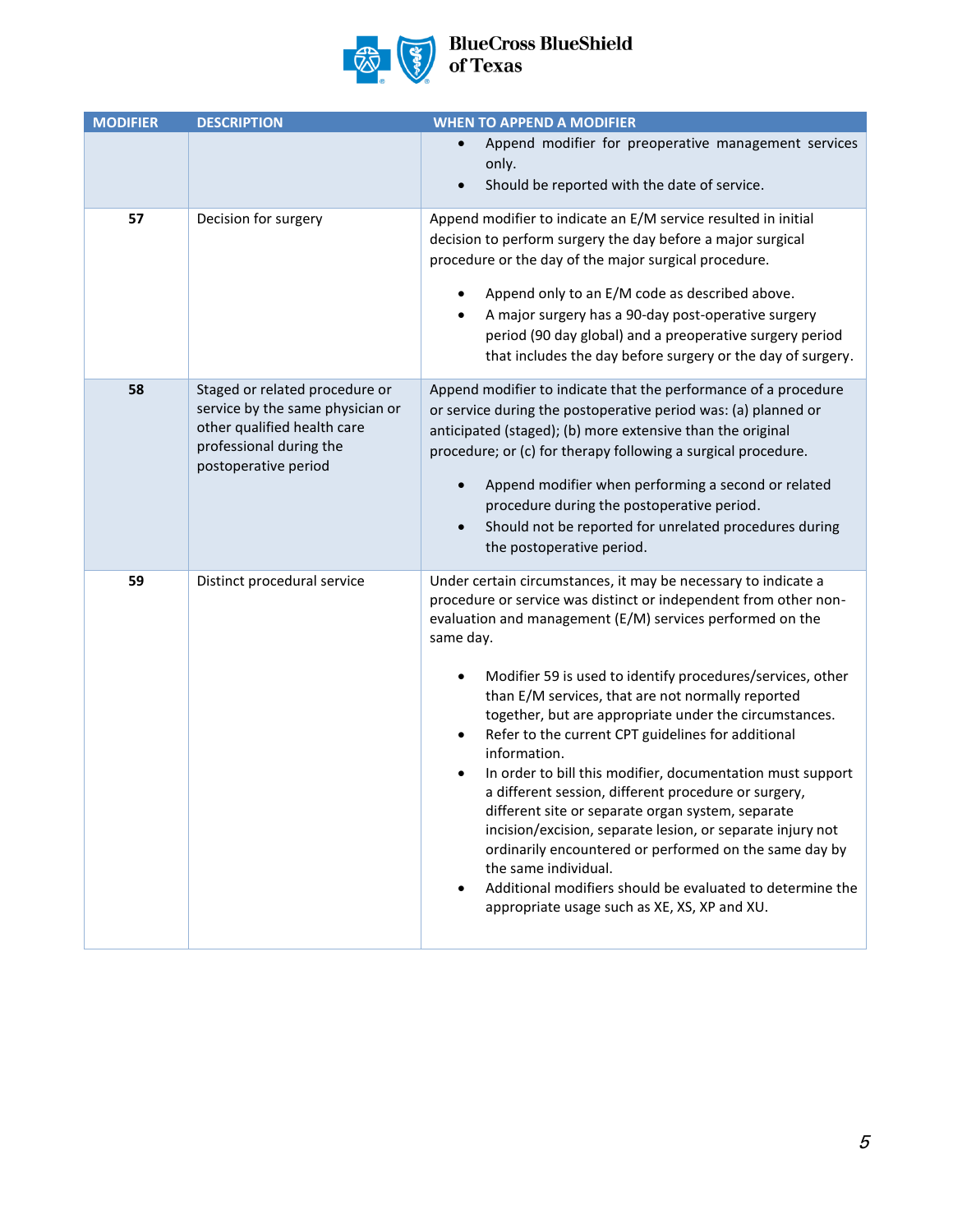

| <b>MODIFIER</b> | <b>DESCRIPTION</b>                                                                                                             | <b>WHEN TO APPEND A MODIFIER</b>                                                                                                                                                                                                                                                                                                                                                                                                                                                                                                                                                                                                                                                                                                                        |
|-----------------|--------------------------------------------------------------------------------------------------------------------------------|---------------------------------------------------------------------------------------------------------------------------------------------------------------------------------------------------------------------------------------------------------------------------------------------------------------------------------------------------------------------------------------------------------------------------------------------------------------------------------------------------------------------------------------------------------------------------------------------------------------------------------------------------------------------------------------------------------------------------------------------------------|
| 62              | Two surgeons                                                                                                                   | Append modifier if two surgeons with different specialties are<br>required to perform a specific procedure on the same patient<br>during an operative session, both acting as primary surgeons.<br>If co-surgeon acts as an assistant in the performance of an<br>additional procedure, other than those reported with modifier 62,<br>during the same surgical session, those services must be reported<br>using different procedure codes with modifier 80 or 82, as<br>appropriate.<br>Both surgeons should append modifier 62 on the<br>submitted claim.<br>The procedure code and diagnosis code should be the<br>same on the submitted claim.<br>For additional information, refer to CPCP009 Co-<br>$\bullet$<br>Surgeon/Team Surgeon Modifiers. |
| 66              | Surgical team                                                                                                                  | Append modifier when more than two surgeons of different<br>specialties are working together under the "surgical team" concept.<br>Should be submitted with supporting documentation that<br>$\bullet$<br>includes each surgeon's description of their performance<br>during the procedure.<br>Both surgeons should submit this modifier on only those<br>$\bullet$<br>services where they are acting as primary surgeons.<br>For additional information, refer to CPCP009 Co-<br>$\bullet$<br>Surgeon/Team Surgeon Modifiers.                                                                                                                                                                                                                          |
| 73              | Discontinued out-patient<br>hospital/ambulatory surgery<br>center (ASC) procedure prior to<br>the administration of anesthesia | Append modifier when reporting a discontinued<br>outpatient/hospital ambulatory surgical center (ASC) procedure<br>prior to the administration of anesthesia due to extenuating<br>circumstances or a threat to the well-being of a member.                                                                                                                                                                                                                                                                                                                                                                                                                                                                                                             |
| 74              | Discontinued out-patient<br>hospital/ambulatory surgery<br>center (ASC) procedure after<br>administration of anesthesia        | Append modifier when a reporting termination of a surgical or<br>diagnostic outpatient/hospital ambulatory surgical center (ASC)<br>procedure after the administration of anesthesia or after the<br>procedure was started due to extenuating circumstances or a<br>threat to the well-being of a member.                                                                                                                                                                                                                                                                                                                                                                                                                                               |
| 76              | Repeat procedure or service by<br>same physician or other qualified<br>health care professional                                | Append modifier only when a procedure or service is repeated on<br>the same date of service by the same physician or other qualified<br>health care professional subsequent to the original procedure or<br>service.<br>This modifier should not be appended to an E/M service.<br>The procedure code should be submitted on the claim<br>$\bullet$<br>form once and then listed again on a separate line with<br>the appropriate modifier appended.                                                                                                                                                                                                                                                                                                    |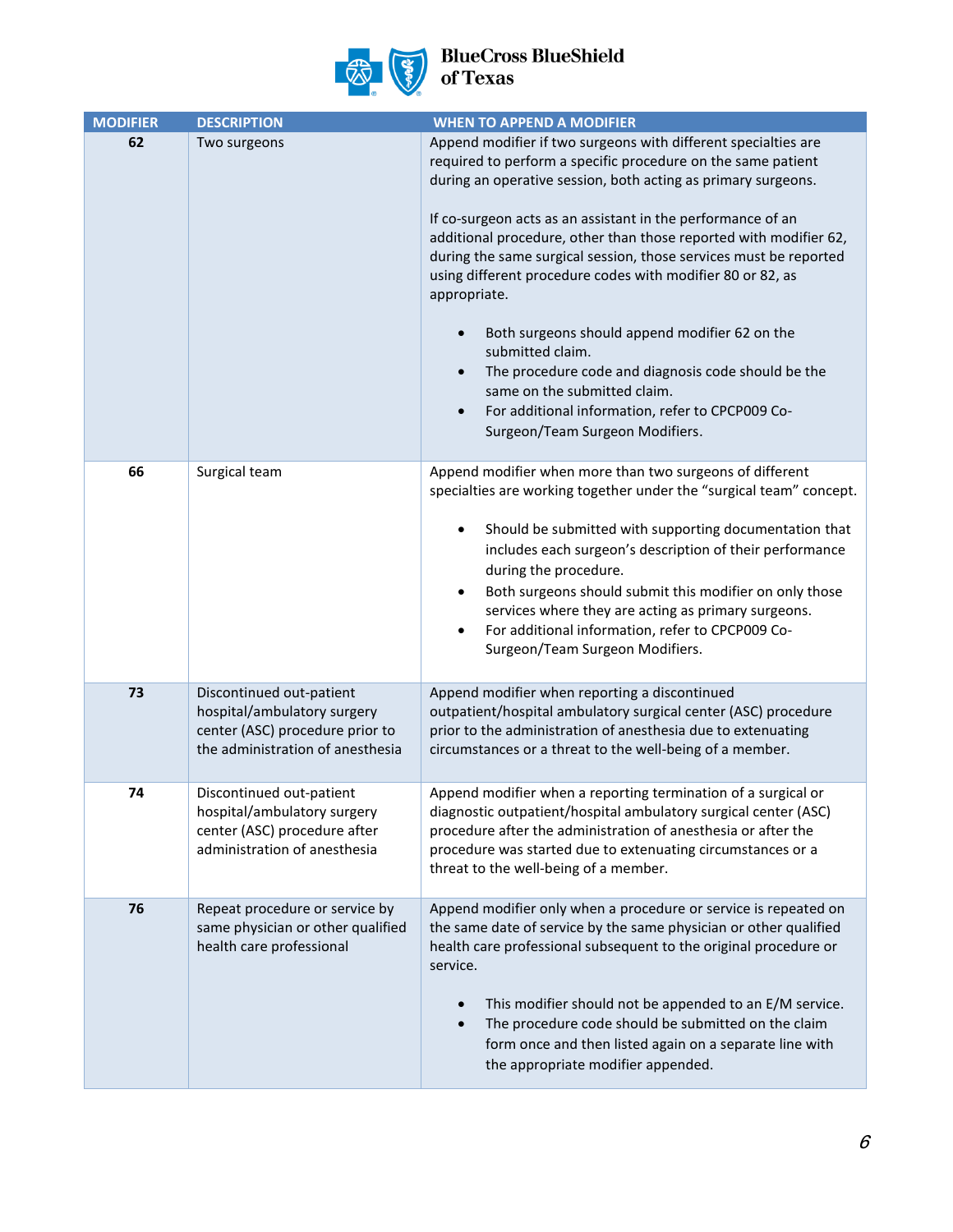

# BlueCross BlueShield<br>of Texas

| <b>MODIFIER</b> | <b>DESCRIPTION</b>                                                                                                                                                                                                       | <b>WHEN TO APPEND A MODIFIER</b>                                                                                                                                                                                                                                                                                                                                                                                                                                                                                |
|-----------------|--------------------------------------------------------------------------------------------------------------------------------------------------------------------------------------------------------------------------|-----------------------------------------------------------------------------------------------------------------------------------------------------------------------------------------------------------------------------------------------------------------------------------------------------------------------------------------------------------------------------------------------------------------------------------------------------------------------------------------------------------------|
| 77              | Repeat procedure by another<br>physician or other qualified<br>health care professional                                                                                                                                  | Append modifier only when a basic procedure or service is<br>repeated by another physician or other qualified health care<br>professional subsequent to the original procedure or service.<br>Procedure must be the same procedure.<br>$\bullet$<br>This modifier should not be appended to an E/M service.<br>$\bullet$                                                                                                                                                                                        |
| 78              | Unplanned return to the<br>operating/procedure room by the<br>same physician or other qualified<br>health care professional following<br>initial procedure for a related<br>procedure during the<br>postoperative period | Append modifier if necessary, to indicate another procedure was<br>performed during the postoperative period of the initial procedure<br>(unplanned procedure following initial procedure).<br>Should be used to identify a related procedure requiring a<br>return trip to the operating/procedure room, on the same<br>day as or within the postoperative period of a major or<br>minor surgery.<br>Append if used to treat the member for complications<br>$\bullet$<br>resulting from the original surgery. |
| 79              | Unrelated procedure or service<br>by the same physician or other<br>qualified health care professional<br>during the postoperative period                                                                                | Append modifier to indicate the performance of a procedure or<br>service during the postoperative period is unrelated to the original<br>procedure.<br>Not a repeat procedure on the same day.<br>Modifier re-sets global period. A new post-operative<br>$\bullet$<br>period will begin when an unrelated procedure is billed.                                                                                                                                                                                 |
| 80              | Assistant surgeon                                                                                                                                                                                                        | Append modifier to those surgical procedures where an assistant<br>surgeon is warranted.<br>Physicians acting as assistants cannot bill as co-surgeons.<br>Physician is assisting at surgery.<br>$\bullet$                                                                                                                                                                                                                                                                                                      |
| 81              | Minimum assistant surgeon                                                                                                                                                                                                | Append modifier to those surgical procedures where minimum<br>surgical assistant services are warranted.<br>Physician acting as an assistant that does not participate in<br>the entire procedure; provides minimal assistance to the<br>primary surgeon.<br>Physicians acting as assistants cannot bill as co-surgeons.                                                                                                                                                                                        |
| 82              | Assistant surgeon (When<br>qualified resident surgeon not<br>available)                                                                                                                                                  | Append modifiers to those surgical procedures where an assistant<br>surgeon is warranted when a qualified resident surgeon is not<br>available.<br>Physicians acting as assistants cannot bill as co-surgeons.                                                                                                                                                                                                                                                                                                  |
| 91              | Repeat clinical diagnostic<br>laboratory tests                                                                                                                                                                           | Append modifier to report repeat clinical diagnostic lab tests or<br>studies performed on the same day on the same member to obtain<br>subsequent test results.                                                                                                                                                                                                                                                                                                                                                 |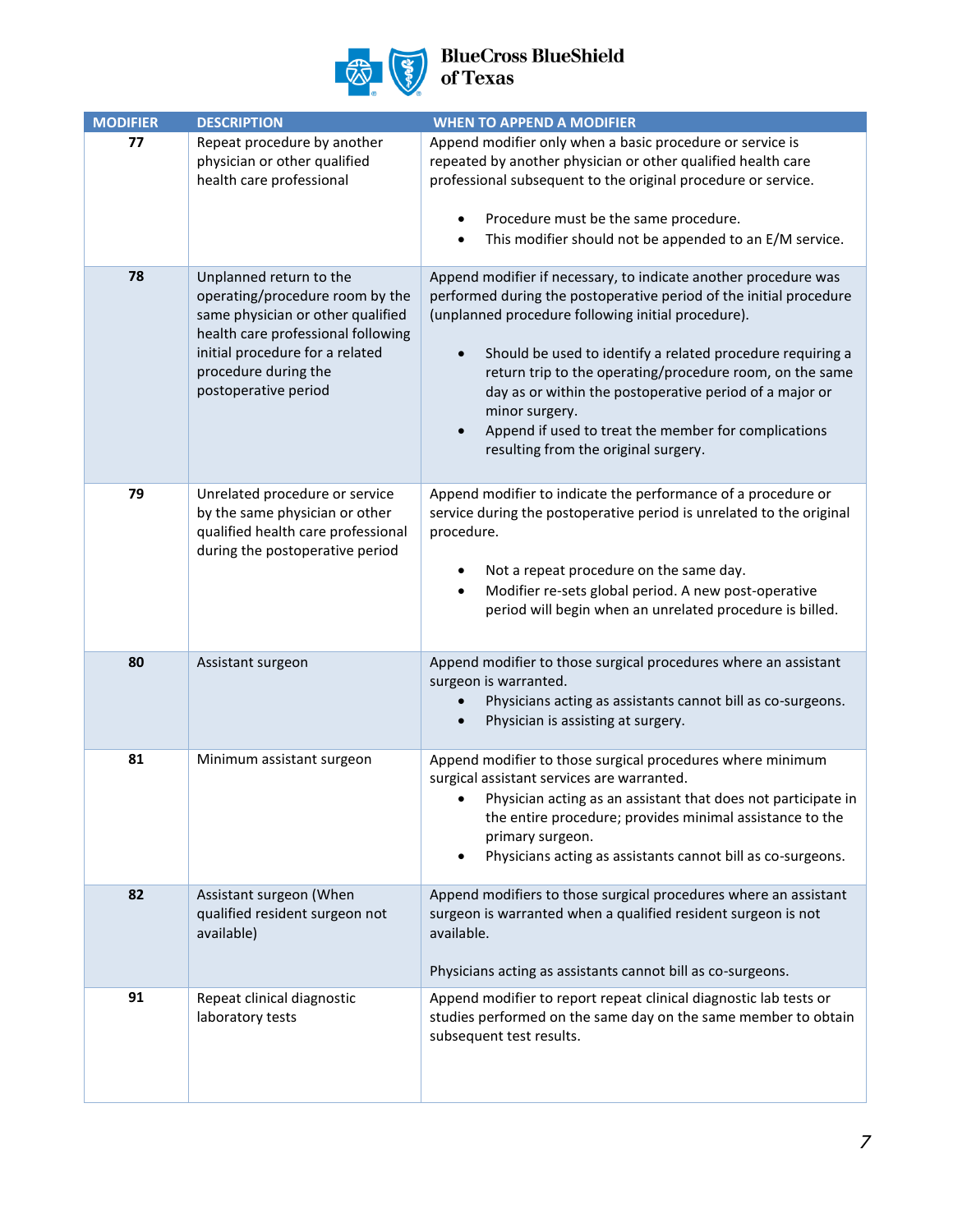

|  | еха |
|--|-----|
|--|-----|

| <b>MODIFIER</b> | <b>DESCRIPTION</b>                                                                                                       | <b>WHEN TO APPEND A MODIFIER</b>                                                                                                                                                                                                                                                                                                                                                                                                                                                                                                                                                    |
|-----------------|--------------------------------------------------------------------------------------------------------------------------|-------------------------------------------------------------------------------------------------------------------------------------------------------------------------------------------------------------------------------------------------------------------------------------------------------------------------------------------------------------------------------------------------------------------------------------------------------------------------------------------------------------------------------------------------------------------------------------|
|                 |                                                                                                                          | Should not be submitted when a test is rerun to confirm<br>the initial results due to an issue with the specimen,<br>equipment or for any other reason when the one-time<br>reportable result was all that was required.                                                                                                                                                                                                                                                                                                                                                            |
| 95              | Synchronous telemedicine service<br>rendered via a real-time<br>interactive audio and video<br>telecommunications system | Append modifier to "CPT Codes That May Be Used for Synchronous<br>Telemedicine Services" as defined in the CPT® codebook Appendix<br>Ρ.<br>Should only be used to indicate interactive real-time<br>telemedicine services.                                                                                                                                                                                                                                                                                                                                                          |
| AS              | Physician assistant, nurse<br>practitioner, or clinical nurse<br>specialist services for assistant at<br>surgery         | Append modifier when non-physician practitioners (PA, APN,<br>CRNFA or LSA) are assisting surgeons as a surgical assistant. The<br>assistant surgeon provides more than ancillary services.<br>Append the modifier when the supervising physician is billing on<br>behalf of a PA, APN, or CRNFA or LSA including that provider's<br>National Provider Identification (NPI) number.<br>Append modifier to PA, APN, CRNFA or LSA claim submissions<br>when billing with their own NPI.<br>Claims will be processed based on the provider's contracting status.                       |
| <b>ER</b>       | Items and services furnished by a<br>provider-based, off campus<br>emergency department                                  | Append modifier when items or services are furnished by a<br>provider-based off-campus emergency department.<br>Should be appended with every claim line for outpatient<br>hospital services furnished in an off-campus provider-<br>based emergency department.<br>Provider-based off-campus emergency departments that<br>$\bullet$<br>meet the definition of a "dedicated emergency<br>department", defined in 42 Code of Federal Regulations<br>(CFR) 489.24 under the Emergency Medical Treatment and<br>Labor Act (EMTALA) regulations are required to append<br>modifier ER. |
| G <sub>0</sub>  | Telehealth services for diagnosis,<br>evaluation, or treatment of<br>symptoms of an acute stroke                         | Append modifier to report telehealth services for diagnosis,<br>evaluation, or treatment of systems of an acute stroke.                                                                                                                                                                                                                                                                                                                                                                                                                                                             |
| GQ              | Via asynchronous<br>telecommunications system                                                                            | Append modifier to report use of an asynchronous<br>telecommunications system.<br>Should only be used to indicate interactive telehealth<br>services.                                                                                                                                                                                                                                                                                                                                                                                                                               |
| GT              | Via interactive audio and video<br>telecommunications system                                                             | Append modifier to report interactive audio and video<br>telecommunications system.                                                                                                                                                                                                                                                                                                                                                                                                                                                                                                 |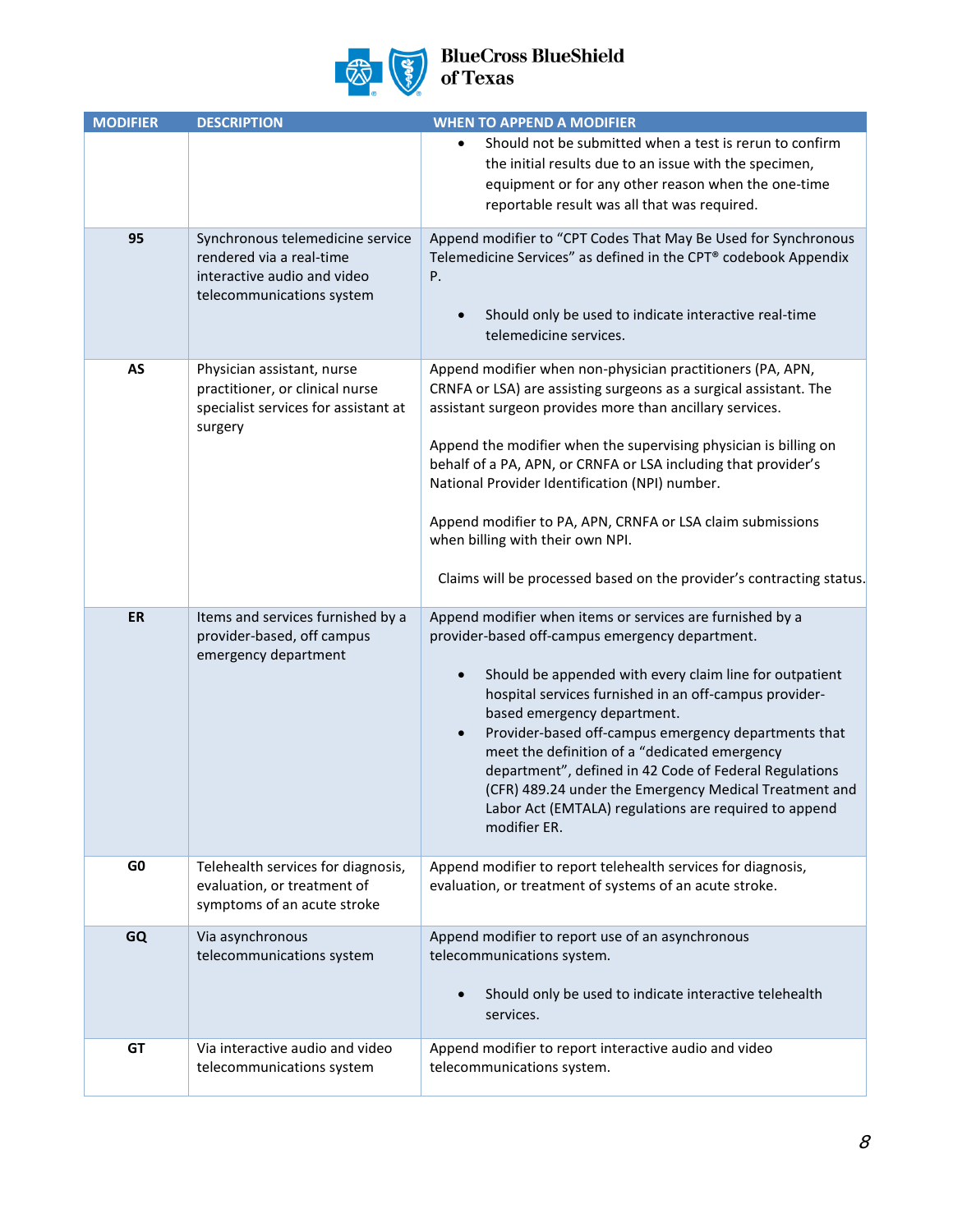

| <b>MODIFIER</b> | <b>DESCRIPTION</b>                                                                                                | <b>WHEN TO APPEND A MODIFIER</b>                                                                                                                                                                                                                                                                                                      |
|-----------------|-------------------------------------------------------------------------------------------------------------------|---------------------------------------------------------------------------------------------------------------------------------------------------------------------------------------------------------------------------------------------------------------------------------------------------------------------------------------|
|                 |                                                                                                                   | Should only be used to indicate interactive telehealth<br>services.                                                                                                                                                                                                                                                                   |
| <b>JW</b>       | Drug amount discarded/not<br>administered to any patient                                                          | Append modifier to report the amount of unused drugs or<br>biologicals from single use vials or single use packages that is<br>discarded/not administered to the member.                                                                                                                                                              |
| <b>NU</b>       | New equipment                                                                                                     | Append modifier for new DME equipment.                                                                                                                                                                                                                                                                                                |
| PN              | Nonexcepted service provided at<br>off-campus,<br>outpatient,<br>an<br>provider-based department of a<br>hospital | Append modifier for non-excepted items and services provided at<br>an off-campus, outpatient, provider-based department of a<br>hospital.<br>Append modifier on each claim line for non-excepted<br>items and services, including but not limited to, separately<br>payable drugs, clinical laboratory tests and therapy<br>services. |
| PO              | Excepted service provided at an<br>off-campus, outpatient, provider-<br>based department of a hospital            | Append modifier for services, procedures and/or surgeries<br>provided at off-campus provider-based outpatient departments.<br>Append modifier on each claim line for outpatient hospital<br>٠<br>services furnished in an off-campus provider-based<br>department of a hospital.                                                      |
| PT              | Colorectal cancer screening test;<br>converted to diagnostic test or<br>other procedure                           | Append modifier to report colorectal cancer screening services<br>converted to a diagnostic test or other procedure.                                                                                                                                                                                                                  |
| <b>RR</b>       | Rental                                                                                                            | Append modifier for DME rentals.<br>One unit of service is billed per monthly period unless<br>٠<br>classified as a daily rental.                                                                                                                                                                                                     |
| <b>SH</b>       | Second concurrently administered<br>infusion therapy                                                              | Append modifier to report second concurrent administered<br>infusion therapy.                                                                                                                                                                                                                                                         |
| <b>SJ</b>       | Third<br>concurrently<br>or<br>more<br>administered infusion therapy                                              | Services that are submitted with modifier SJ appended to them will<br>not be reimbursed. This modifier denotes a third or more<br>concurrent administered infusion therapy.                                                                                                                                                           |
| UE              | Used durable medical equipment                                                                                    | Append modifier for used DME equipment.                                                                                                                                                                                                                                                                                               |
| XE              | Separate encounter                                                                                                | In order to bill this modifier, documentation must support the<br>service is distinct because it occurred during a separate encounter.<br>Refer to CMS guidelines.                                                                                                                                                                    |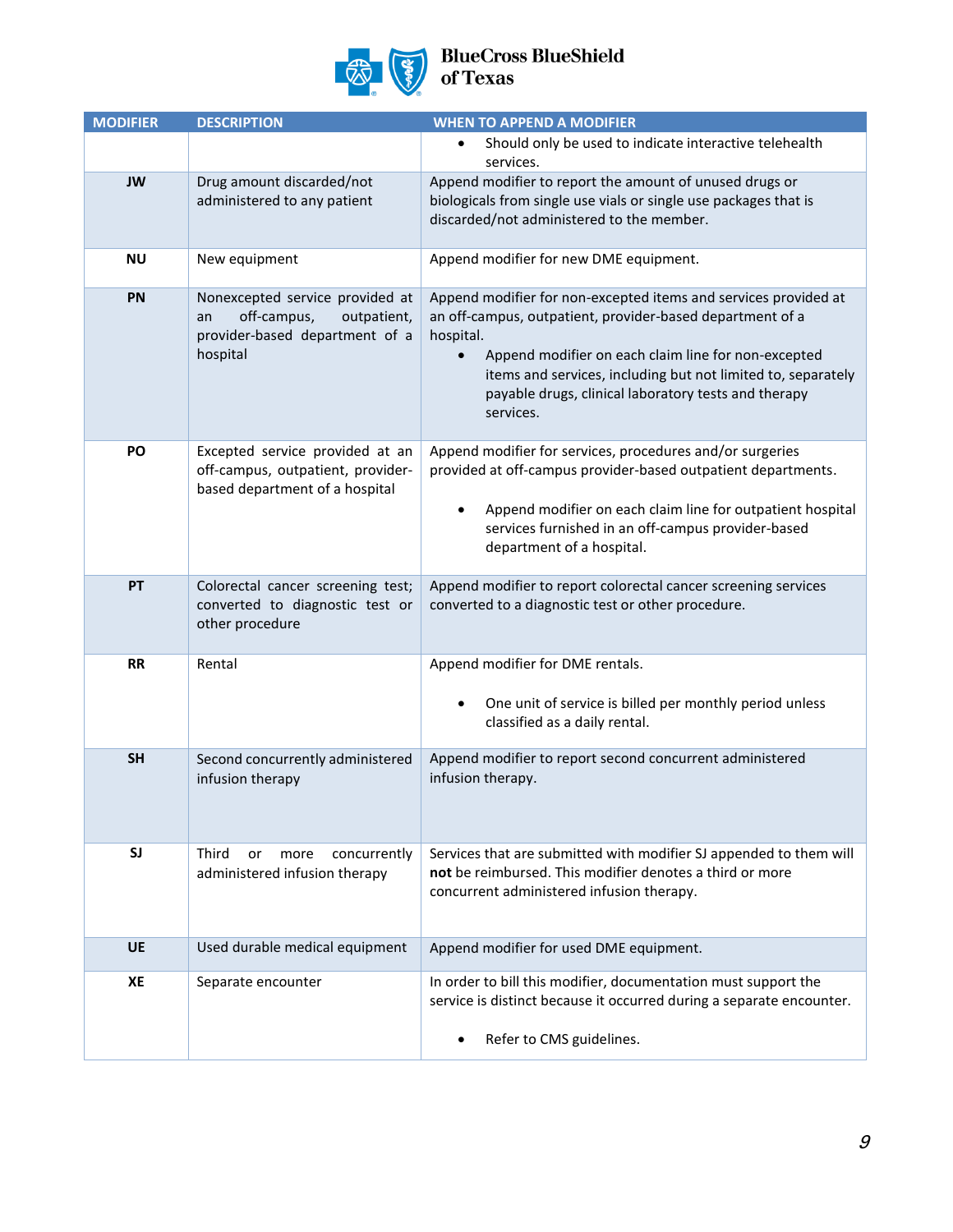

### **BlueCross BlueShield** of Texas

| <b>MODIFIER</b> | <b>DESCRIPTION</b>              | <b>WHEN TO APPEND A MODIFIER</b>                                                                                                                                                                |
|-----------------|---------------------------------|-------------------------------------------------------------------------------------------------------------------------------------------------------------------------------------------------|
| <b>XP</b>       | Separate Practitioner           | In order to bill this modifier, documentation must support the<br>service is distinct because it was performed by a different<br>practitioner.<br>Refer to CMS guidelines.                      |
| XS              | Separate structure              | In order to bill this modifier, documentation must support the<br>service is distinct because it was performed on a separate<br>organ/structure.<br>Refer to CMS guidelines.                    |
| <b>XU</b>       | Unusual non-overlapping service | In order to bill this modifier, documentation must support the use<br>of a service is distinct because it does not overlap usual<br>components of the main service.<br>Refer to CMS guidelines. |

HCPCS modifiers should not be submitted on claims with Physician Quality Reporting Initiative (PQRI) CPT Category II codes. In this case, providers should ensure the appropriate billing of Category II modifiers.

For additional information regarding modifier reimbursement percentages, participating providers should refer to the plan's provider website or contact a Network Representative.

### **References:**

CPCP006 Preventive Health Services

CPCP009 Co-Surgeon/Team Surgeon Modifiers

CPCP015 Multiple Procedures

CPCP019 Home Infusion

**<https://www.cms.gov/Regulations-and-Guidance/Guidance/Manuals/downloads/clm104c23.pdf>**

CPT copyright 2020 American Medical Association (AMA). All rights reserved. CPT is a registered trademark of the AMA.

©2020 Optum360, LLC. HCPCS Level II

## **Policy Update History:**

| <b>Approval Date</b> | <b>Description</b>                 |
|----------------------|------------------------------------|
| 11/27/2018           | New policy                         |
| 02/28/2020           | Annual Review, Disclaimer Update   |
| 03/31/2021           | Annual Review                      |
| 05/20/2021           | Contracting status language update |